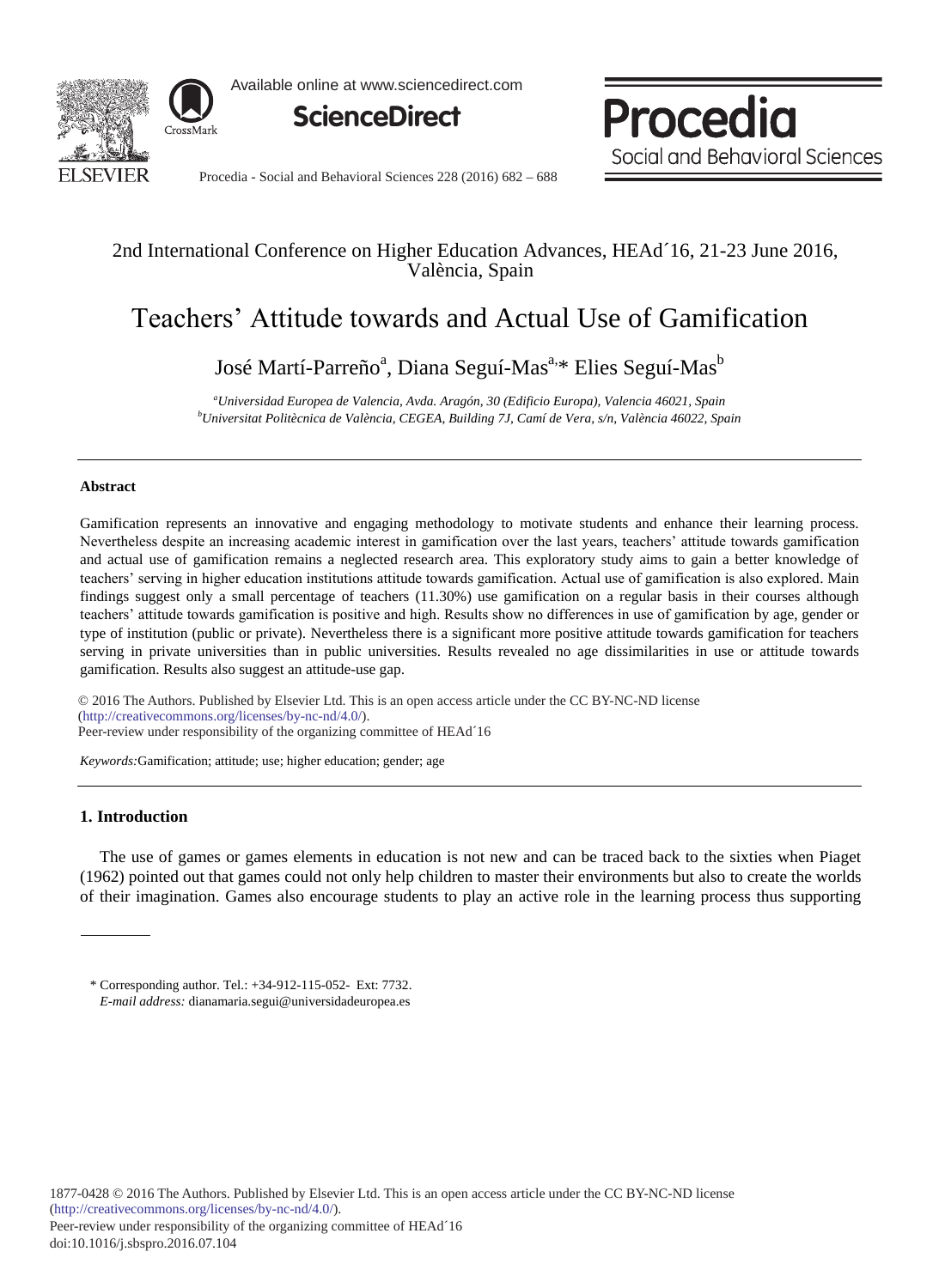active learning, experiential learning, and problem-based learning (Oblinger, 2004). Previous research has detected that the use of games or games elements in the classroom can also enhance the classroom atmosphere (Yang, 2012). Moreover the use of video games in the classroom may be appealing and motivating for the new generations of students that have grown up in the age of video games (Glover, 2013). Other reasons supporting gamification include the facilitation of scaffolded instruction based on each individual student's needs (Hanus & Fox, 2015); the immediate and frequent feedback that games provide (Kapp, 2012); the capacity to give students the freedom to fail without fear when learning (Lee & Hamer, 2011); and a trial-and-error learning process which makes mistakes recoverable (Hanus & Fox, 2015). Despite all the promising outcomes that might be expected from gamification, teachers play a key role to implement new practices and methods in their courses and literature review clearly suggest that several factors can prevent teachers to introduce pedagogical innovations –and especially technologyrelated innovations– in the classroom (Mumtaz, 2000). Attitude towards a target behavior (e.g. using gamification) is one of such key factors because attitude is an important predictor of an individual's intention toward performing the target behavior (Fishbein & Ajzen, 1975). Very little is known about teachers' attitudes and actual use of gamification. To fill this research gap this study main goal is to analyze: i) teachers' attitude towards gamification, and ii) teachers' actual use of gamification. The role of gender, age, and institution type (public vs private) is also analyzed. This paper structures as follows: firstly, we review literature on gamification and posit our research questions. Secondly, method and results are exposed. Finally, we address discussion, conclusions, limitations of the study and future research lines.

# **2. Gamification**

Su and Cheng (2015) define gamification as "The use of game design elements and game mechanics in non-game contexts in order to engage people and solve problems" (p. 269). Literature review suggest an increasing interest in the use of gamification in education as a means to improve students' engagement and learning outcomes (Clark et al., 2011). It has been stated that the elements that make games fun –along with the nature of games themselves– are intrinsically motivating (McGonigal, 2011). Therefore applying game mechanics to the classroom may increase students' intrinsic motivation to learn (Hanus & Fox, 2015). Games also offer a visual display of progress  $-e.g.$ badges– (Kapp, 2012) and give students the freedom to fail without fear when learning (Lee & Hamer, 2011). Literature review also reveals that the use of games or games elements in education has been applied across all levels of education from primary schools (Su and Cheng (2015), to secondary education (Giannakos, 2013), and higher education (Dib & Adamo-Villani, 2014). Gamification has been used to teach a wide variety of subjects that range from energy education (Yang, Chien, & Liu, 2012) to veterinary education (De Bie & Lipman, 2012), citizenship education (Lim & Ong, 2012) or even nanotechnology (Blonder & Sakhnini, 2012). Despite an increasing research on gamification one key driver on gamification implementation in the classroom, the teacher, remains nearly neglected in gamification research with few research focused on them (Pivec & Pivec, 2011).

#### **3. Research questions**

Teachers play a key role in introducing pedagogical innovations in the classroom, especially technology-related innovations (Ketelhut & Schifter, 2011; Mumtaz, 2000), so teachers will play a key role in adopting the use of gamification in their courses based on their attitude towards gamification. In order to better understand teachers' actual use of gamification we first address teachers' attitude towards gamification as attitude is an important predictor of an individual's behavior. Teachers' actual use of gamification is then addressed. The role of gender, age, and type of institution teachers are serving (public or private) is also analyzed.

# *3.1. Attitude towards gamification*

Attitude refers to an individual's degree of evaluative affect toward a target behavior (Fishbein & Ajzen, 1975). Therefore attitude is an important predictor of an individual's intention toward performing the target behavior. Attitude towards gamification can be conceptualized as the evaluative affect to use gamification as a teaching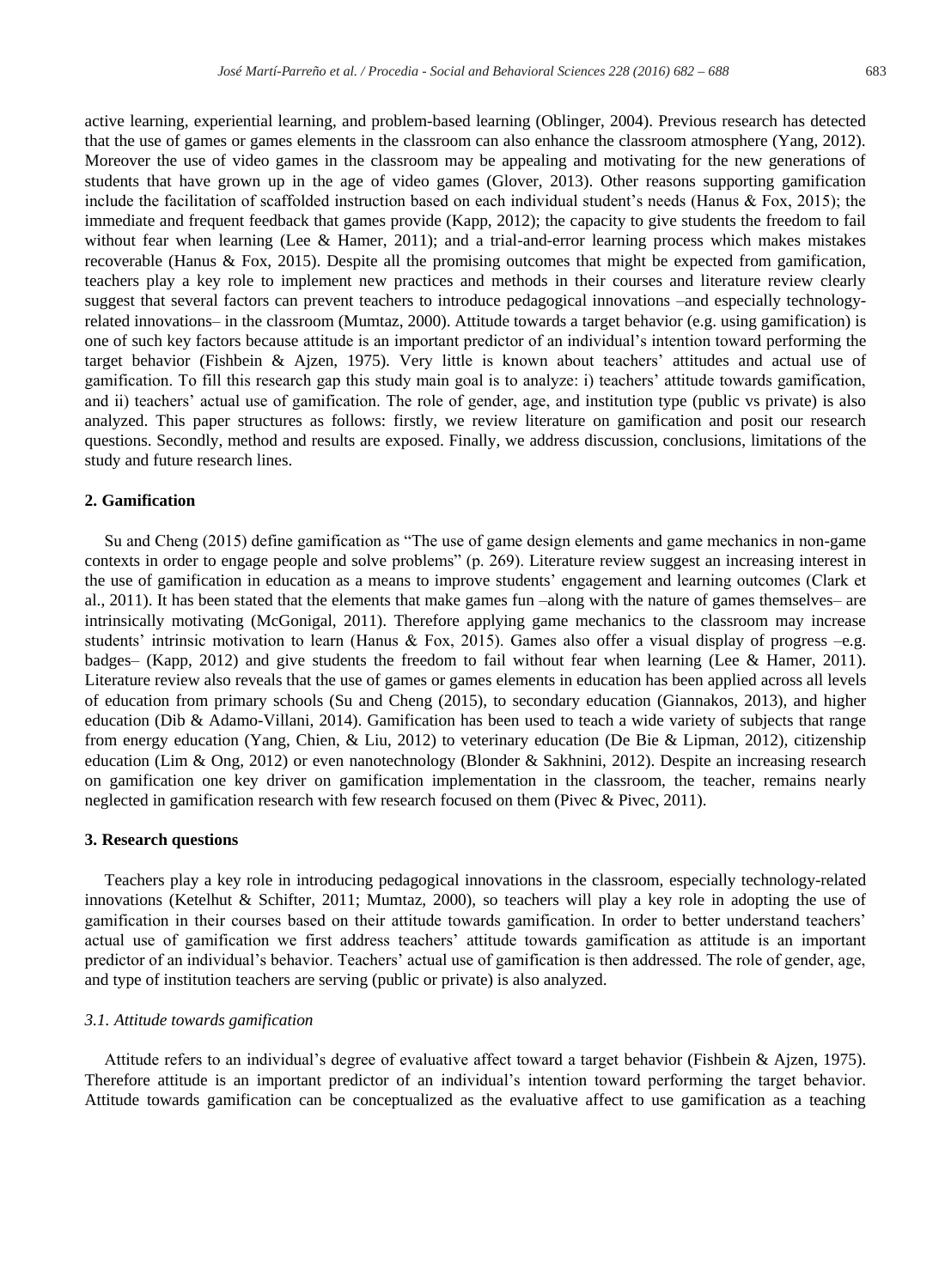methodology. We posit the following research question in order to gain a better knowledge of teachers' attitude towards gamification:

RQ1: Do teachers serving in higher education institutions show a positive attitude towards gamification?

#### *3.2. Actual use of gamification*

Actual use of gamification can provide useful insights on the role that gamification plays as a teaching methodology in today's higher education. In order to gain a better knowledge of teachers' actual use of gamification in higher education institutions we posit the following research question:

RQ2: Are teachers serving in higher education institutions using gamification in their courses?

# *3.3. Gender*

Gender has been found to play an important moderating role in video game contexts. Although gender differences seems to diminish among younger generations (ESA, 2015) boys usually have more positive attitudes towards video gaming than girls (Bonanno & Kommers, 2008). Gender differences have also been observed during gameplay in an educational context (Bressler & Bodzin, 2013). Therefore we posit the following research questions:

RQ3a: Does gender affect attitude towards gamification for teachers serving in higher education institutions?

RQ3b: Does gender affect actual use of gamification for teachers serving in higher education institutions?

#### *3.4. Age*

Age has been found to be a key variable in education as older teachers are supposed to be more experienced than younger ones. Nevertheless previous research suggest that age can negatively affect the use of Information and Communication Technologies (ICT) by older teachers. Goodwyn et al (1997) found that for older teachers ICT is generally a threat and the cause of much anxiety. As gamification is a pedagogical innovation usually associated to technology (e.g. video games) we believe that age might infuence teachers' attitude and actual use of gamification. Therefore the following research questions are posit:

RQ4a: Does age affect attitude towards gamification for teachers serving in higher education institutions?

RQ4b: Does age affect actual use of gamification for teachers serving in higher education institutions?

#### *3.5. Type of institution*

Public and private higher education institutions differ in business models, costs, and management. Because gamification might imply additional costs (e.g. teachers training courses, new learning materials), along with different implementation policies, or even different teachers profile we address the role of type of institution (public vs private) on teachers' attitude and actual use of gamification positing the following research questions:

RQ5a: Does type of institution affect attitude towards gamification for teachers serving in higher education institutions?

RQ5b: Does type of institution affect actual use of gamification for teachers serving in higher education institutions?

# **4. Method**

Snowball sampling was used for selection of participants (Goodman, 1961; Biernacki & Waldorf, 1981). Although snowball sampling is unlikely to obtain a representative sample because there is no real control of the snowball effect this form of sampling is often used when it is impossible to identify beforehand all those who might fall into the project's category of interest (Hall & Hall 1996; Winkler & Buckner 2006). Authors forwarded the link to an online survey to colleagues serving in higher education institutions encouraging them both to take the online survey and to forward the link to other colleagues.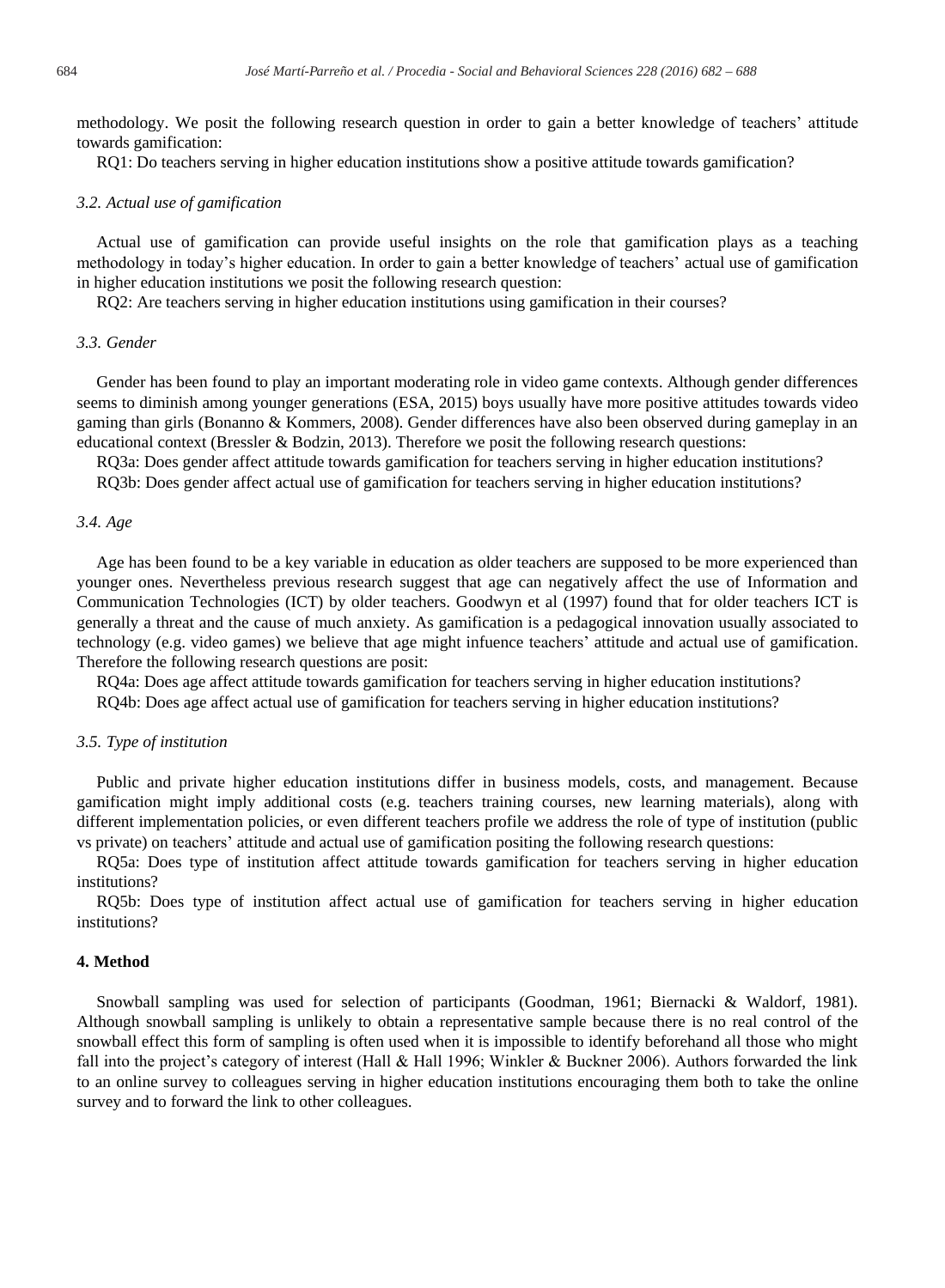# *4.1. Sample*

A final sample of 98 teachers serving in higher education institutions completed the survey. The average age of respondents is 43.87 years old and 56.25% of them are male. Table 1 summarizes demographic data of the sample.

|                       |         | Percentage | Means |  |
|-----------------------|---------|------------|-------|--|
| Gender                | Male    | 56.25      | $-$   |  |
|                       | Female  | 43.75      | $-$   |  |
| Age                   |         | $- -$      | 43.87 |  |
| Type of university    | Public  | 56.10      |       |  |
|                       | Private | 43.90      |       |  |
| $\mathbf{v}$ $\alpha$ |         |            |       |  |

Table 1. Demographic data of the sample.

N=98

# *4.2. Measures*

Three items were adapted from Davis et al (1989) to measure attitude toward gamification (e.g. "My attitude towards gamification/educational games is positive"). Actual use was measured using time periods that range from "never" to "more than 3 years". Gender and institution type were measured as dichotomous variables (male/female, and public/private).

# **5. Results**

RQ1 addressed teachers' attitude towards gamification. Results show that teachers find gamification/educational games a good idea (Mean=4.42/5) and a positive thing (Mean=4.35/5). In addition teachers have a favorable attitude towards gamification (Mean=4.28/5) (see Table 2). RQ2 addressed teachers' actual use of gamification. Results show that 38.10% of the respondents have never used gamification in their courses. Among the remaining 61.90% that have used gamification in their courses, 11.30% use gamification on a regular basis (see Table 3).

Table 2. Teachers' attitude towards gamification

|                                                                         | Mean | <b>Std. Deviation</b> |
|-------------------------------------------------------------------------|------|-----------------------|
| I find gamification/educational games a good idea (ATG 1)               | 4.42 | 0.807                 |
| My attitude towards gamification/educational games is positive (ATG 2)  | 4.35 | 0.808                 |
| My attitude towards gamification/educational games is favorable (ATG 3) | 4.28 | 0.861                 |
|                                                                         |      |                       |

 $N=98$ 

Table 3. Use of gamification or educational games by respondents

|             | Frequency | Percentage |
|-------------|-----------|------------|
| No, never   | 61        | 38.10      |
| Sometimes   | 81        | 50.60      |
| Yes, always | 18        | 11.30      |
| N=98        |           |            |

A t-test was conducted in order to find differences in attitude towards gamification between gender, age and type of university. RQ3a and RQ3b explored gender effects in both attitude towards gamification and actual use of gamification. Table 4 shows no differences in teachers' attitude towards gamification/educational games by gender. In the same sense, results did not reveal significant differences regarding teachers' use of gamification/educational games by gender (see Table 5).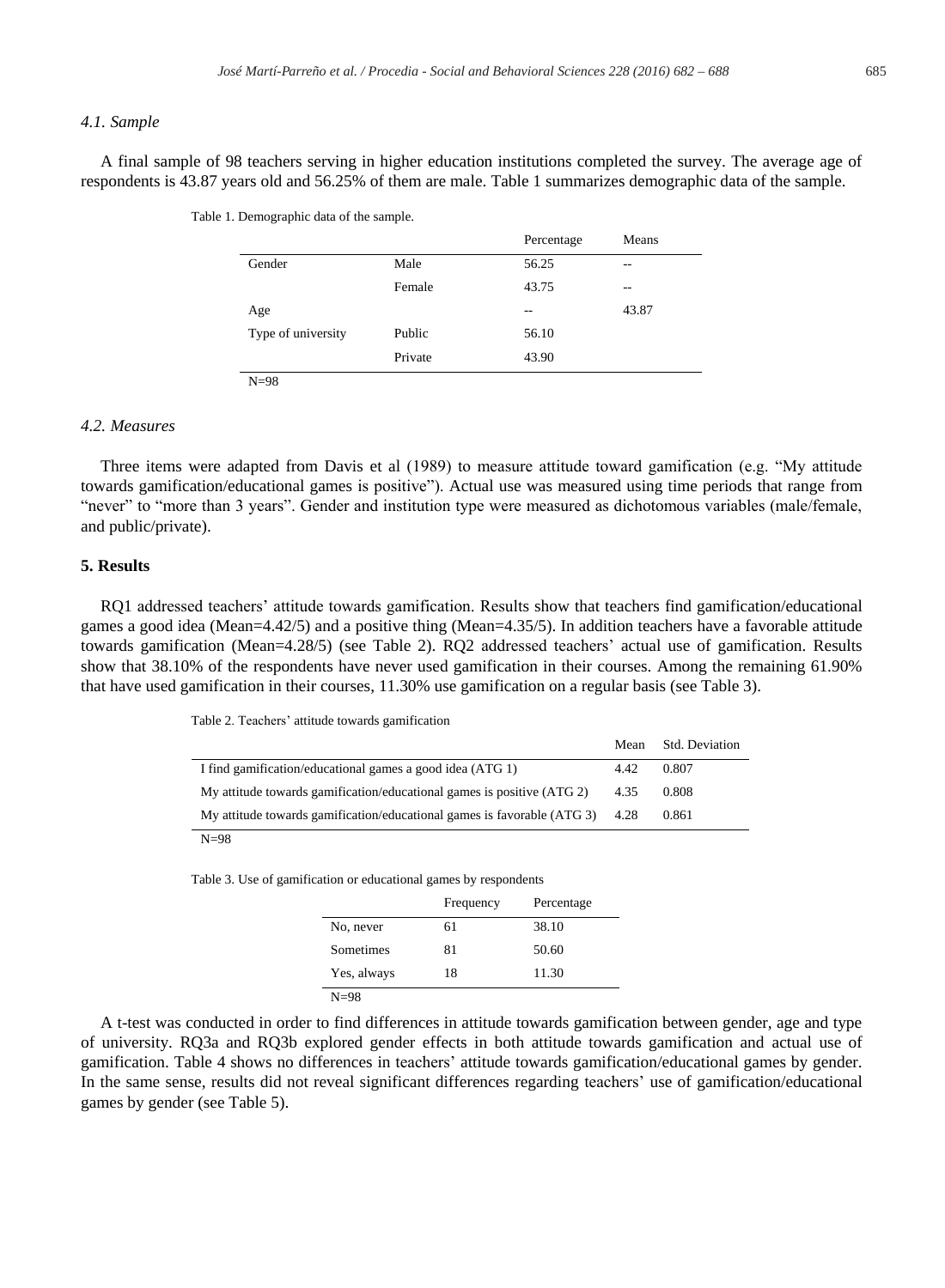|                  |                         |                     | Male |                                         | Female |       |
|------------------|-------------------------|---------------------|------|-----------------------------------------|--------|-------|
|                  | T-test                  | $\mathrm{Sig}$ .    |      | Mean Std. Deviation Mean Std. Deviation |        |       |
| ATG 1            |                         | $-0.862$ 0.391 4.31 |      | 0.962                                   | 4.45   | 0.647 |
|                  | ATG 2 -0.988 0.326 4.22 |                     |      | 1.006                                   | 4.39   | 0.571 |
| ATG <sub>3</sub> | $-0.603$                | 0.548               | 4.22 | 1.006                                   | 4.33   | 0.625 |
| $N=98$           |                         |                     |      |                                         |        |       |

Table 4. Teachers' attitude towards gamification by gender

Table 5. Use of gamification or educational games by gender

|        | General         |       | Male |                                                            | Female |       |
|--------|-----------------|-------|------|------------------------------------------------------------|--------|-------|
|        | Mean            |       |      | Std. Deviation   Mean Std. Deviation   Mean Std. Deviation |        |       |
|        | 1.73            | 0.651 | 1.65 | 0.597                                                      | 1.82   | 0.635 |
| $N=98$ | $T-test -0.603$ |       | Sig. | 0.548                                                      |        |       |

RQ4a and RQ4b addressed the effects of age in both attitude towards gamification and actual use of gamification. Results did not reveal any correlation between age and teachers' attitude towards gamification. In the same way, no correlations were found between age and actual use of gamification (see Table 6 and Table 7).

Table 6. Teachers' attitude towards gamification by age

|                                |       | $ATG1$ $ATG2$ $ATG3$ |       |
|--------------------------------|-------|----------------------|-------|
| <b>Correlation Coefficient</b> | 0.063 | 0.032                | 0.042 |
| Sig. (1-tailed)                | 0.217 | 0.344                | 0.298 |
|                                | 98    | 98                   | 98    |

Table 7. Teachers' use of gamification by age

| <b>Correlation Coefficient</b> | 0.059 |
|--------------------------------|-------|
| Sig. (1-tailed)                | 0.236 |
| N                              | 98    |

Finally, RQ5a and RQ5b main goal was to analyse if the type of institution where teachers are serving affects both attitude towards gamification and actual use of gamification. Results suggest a more positive attitude towards gamification in private universities than in public universities. There is a significant better attitude in private universities regarding the ATG2 variable ('My attitude towards gamification/educational games is positive'). Although the weight of teachers from private universities in our sample is high, a more positive attitude towards gamification is suggested for this type of institution. Results show no differences in use of gamification or educational games by type of institution.

Table 8. Teachers' attitude towards gamification by type of institution

|                  |          |          | Public |                | Private |                |
|------------------|----------|----------|--------|----------------|---------|----------------|
|                  | T-test   | Sig.     | Mean   | Std. Deviation | Mean    | Std. Deviation |
| ATG 1            | $-1.441$ | 0.153    | 4.27   | 0.849          | 4.51    | 0.768          |
| ATG 2 -1.720     |          | $0.089*$ | 4.18   | 0.884          | 4.47    | 0.702          |
| ATG <sub>3</sub> | $-1.511$ | 0.134    | 4.16   | 0.877          | 4.42    | 0.763          |
| $N=98$           |          |          |        |                |         |                |

Table 9. Use of gamification/educational games by type of institution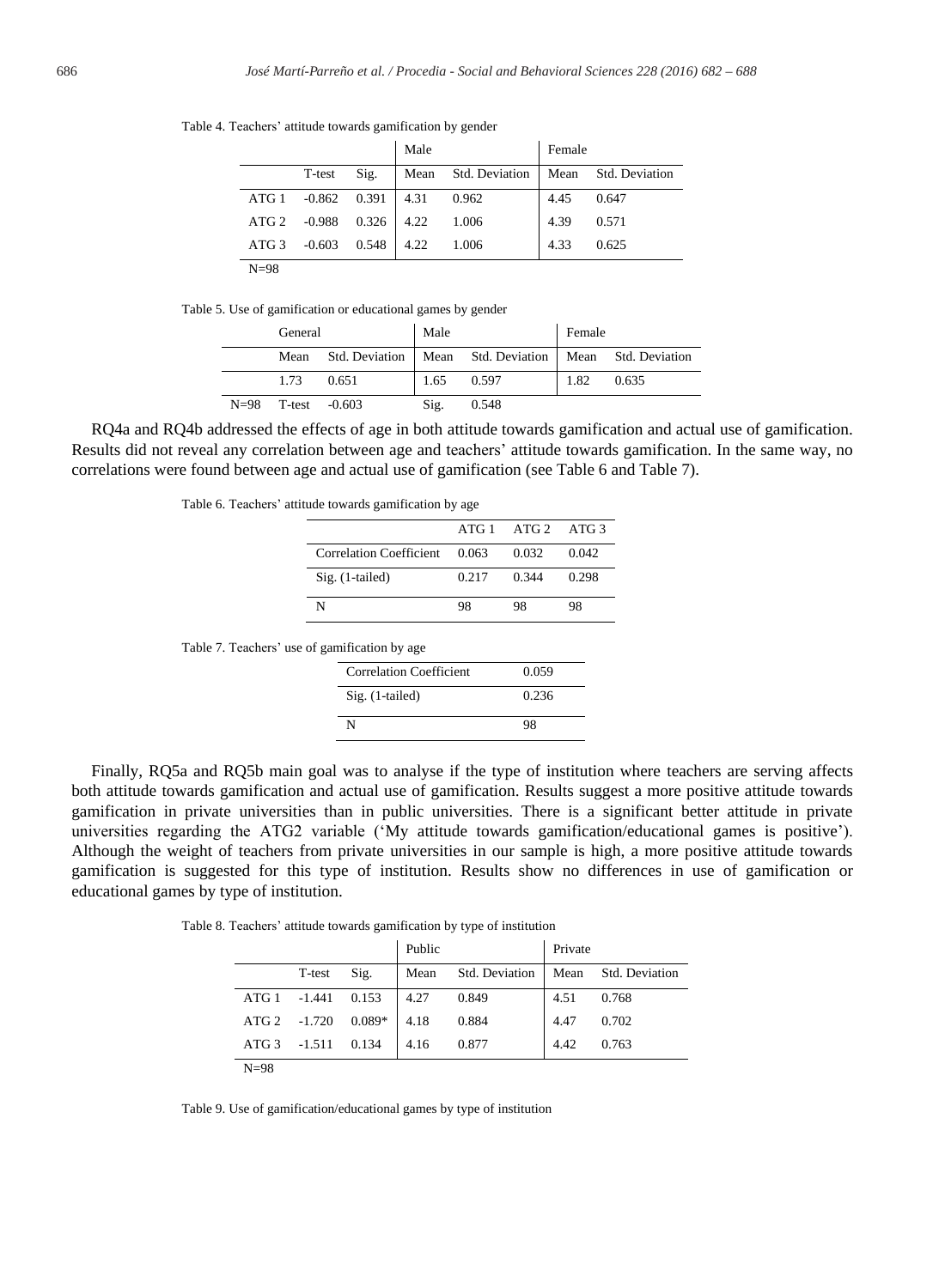|        | General |                | Public |                     | Private |                       |
|--------|---------|----------------|--------|---------------------|---------|-----------------------|
|        | Mean    | Std. Deviation |        | Mean Std. Deviation | Mean    | <b>Std. Deviation</b> |
|        | 1.73    | 0.651          | 1.67   | 0.640               | 1.81    | 0.588                 |
| $N=98$ | T-test  | $-1.123$       | Sig.   | 0.264               |         |                       |

# **6. Discussion**

Gamification seems to remain a trending methodology used by just a small percentage of teachers on a regular basis in their courses (11.30%). Nevertheless our results suggest that teachers' attitude towards gamification is positive. An attitude-use gap seems to be happening and this gap is not affected by gender, age, and type of institution. Our results suggest that only attitude is affected by type of institution so other factors than gender, age, and type of institution are affecting this attitude-use gap. Previous research found that main barriers preventing teachers to use pedagogical innovations –especially technology-related innovations– are lack of time, lack of training, and lack of economic support (see a review in: Mumtaz, 2000) so more research is needed in order to answer the attitude-use gap found in this research.

#### **7. Conclusions, limitations, and future research**

Gamification represents an innovative and engaging methodology to motivate students and enhance their learning process. Through this exploratory study we shed light on teachers' attitude towards gamification and actual use of gamification in higher education. One main conclusion of this research is that it might be an attitude-use gap in gamification: while teachers show a positive attitude towards gamification there is not an intense use it their courses. Nevertheless the exploratory design of this research does not allow for generalization so future research should use other type of design and sample in order to confirm these findings. One main limitation is the convenience sample used in this study. Because snow ball sampling does not allow to control the sample the average age of respondents is high (43.87). Future research should control this variable to get a wider age range to make results more representative of the target population. As gender and age did not probe affecting both teachers' attitude towards gamification and teachers' use of gamification future research should also explore other drivers and barriers than demographics in gamification adoption (e.g. lack of training, lack of time to prepare gamified classes). Future research should also explore differences on attitude towards gamification between current users vs. non-users.

#### **Acknowledgements**

This work was supported by Laureate International Universities through the David A. Wilson Award for Excellence in Teaching and Learning under Grant LIU-WIL2015.

#### **References**

Biernacki, P., & Waldorf, D. (1981). Snowball sampling. *Sociological Methods and Research*, *10*(2), 141–163.

- Blonder, R., & Sakhnini, S. (2012). Teaching two basic nanotechnology concepts in secondary school by using a variety of teaching methods. *Chemistry Education Research and Practice*, *13*(4), 500–516.
- Bonanno, P., & Kommers, P. A. M. (2008). Exploring the influence of gender and gaming competence on attitudes towards using instructional games. *British Journal of Educational Technology*, *39*, 97–109.

Bressler, D. M., & Bodzin, A. M. (2013). A mixed methods assessment of students' flow experiences during a mobile augmented reality science game. *Journal of Computer Assisted Learning*, *29*(6), 505–517.

- Clark, D. B., Nelson, B. C., Chang, H.-Y., Martinez-Garza, M., Slack, K., & D'Angelo, C. M. (2011). Exploring Newtonian mechanics in a conceptually-integrated digital game: Comparison of learning and affective outcomes for students in Taiwan and the United States. *Computers & Education*, *57*(3), 2178–2195.
- Davis, F.D., Bagozzi, R.P., & Warshaw, P.R. (1989). User acceptance of computer technology: a comparison of two theoretical models. *Management Science*, *35*(8), 982–1003.
- De Bie, M. H., & Lipman, L. J. A. (2012). The Use of Digital Games and Simulators in Veterinary Education: An Overview with Examples. *Journal of Veterinary Medical Education*, *39*(1), 13–20